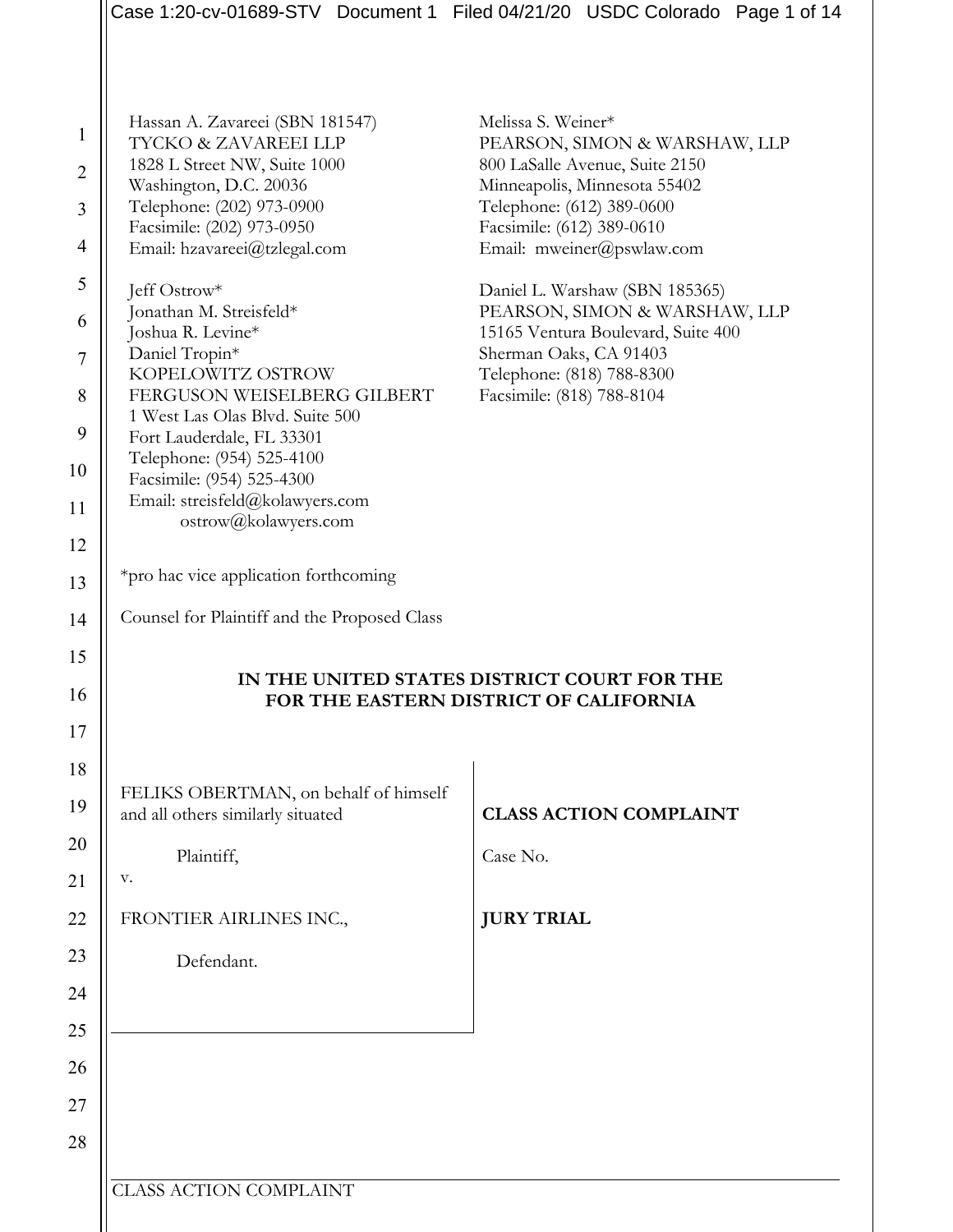#### **CLASS ACTION COMPLAINT**

Plaintiff, Feliks Obertman ("Obertman" or "Plaintiff"), on behalf of himself and all others similarly situated, by and through undersigned counsel, files this Class Action Complaint against Frontier Airlines, Inc. ("Frontier" or "Defendant"), and alleges the following:

#### **INTRODUCTION**

1. Frontier is the eighth-largest commercial airline in the United States, operating flights to over 100 destinations throughout the United States and 30 international destinations. Frontier typically operates around 300 daily flights. But this year, Frontier has responded to a sudden drop in demand for passenger air travel by canceling scores of scheduled flights.

2. Under the terms of Frontier's uniform contracts with its customers, when the airline cancels a flight, the airline must either re-accommodate passengers on another flight or refund the passengers. Frontier has breached its contracts with thousands of paying customers by offering credits for future travel on the airline instead of providing refunds for flights canceled by the airline.

## **Declining Demand in Light of Novel Coronavirus Severely Impacts Frontier's Operations**

3. On December 31, 2019, governmental entities in Wuhan, China confirmed that health authorities were treating dozens of cases of a mysterious, pneumonia-like illness. Days later, researchers in China identified a new virus that had infected dozens of people in Asia, subsequently identified and referred to as the novel coronavirus, or SARS-CoV-2. The illness caused by the virus has been termed COVID-19. By January 21, 2020, officials in the United States were confirming the first known domestic cases of COVID-19.

4. Due to an influx of thousands of new cases in China, on January 30, 2020, the World Health Organization officially declared COVID-19 as a "public health emergency of international concern."

5. On March 11, 2020, the World Health Organization declared COVID-19 a pandemic.

6. In efforts to curb the spread of the virus, federal, state and local governments have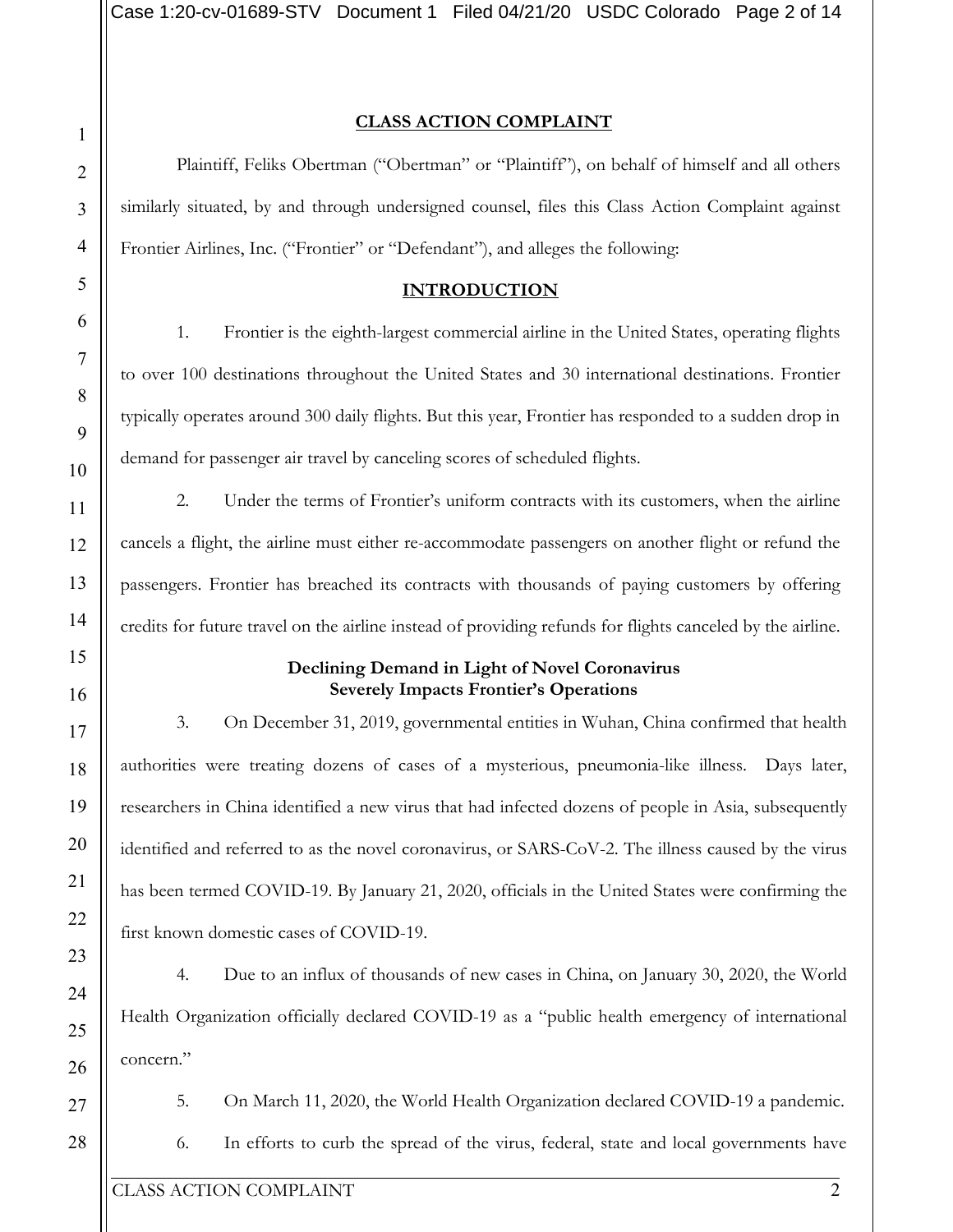implemented temporary travel restrictions and guidelines advising against essential travel. In the United States, the federal government has limited travel from China, Europe, and the United Kingdom, permitting only the return of U.S. citizens and permanent residents. The Department of State also advised on March 19, 2020, that U.S. citizens should temporarily avoid all international travel, with the exception that U.S. residents abroad should arrange for immediate return to the United States where possible.

7. State and local governments have also restricted local travel. On March 16, 2020, seven counties in the San Francisco, California area announced shelter-in-place orders to reduce local traffic to activities necessary to perform "essential" activities. Other states, counties, and municipalities have since implemented similar shelter-in-place orders, and as of the drafting of this Class Action Complaint, at least 316 million people in at least 42 states, three counties, nine cities, the District of Columbia, and Puerto Rico are living under such orders.

8. In addition to health and safety concerns, people across the country are facing increasing economic stress due to the novel coronavirus, including unemployment levels not seen since the Great Depression.

9. As the travel limitations, virus fears, and economic uncertainties mounted, consumer demand for air travel, particularly leisure and non-essential business travel, quickly declined. In response to this declining demand, Frontier has cancelled many flights in the United States to avoid flying planes with too many empty seats to be profitable.

10. The main way that airlines like Frontier determine operational capacity (*i.e.*, how many flights it markets and flies) is by looking at passenger "load factors" on each route. Load factors measure the percentage of seats filled on an aircraft (or set of aircraft) scheduled to depart. Load factors can be determined for an overall schedule (all flights to all destinations), for particular routes (all flights between two airports), or for particular flight service (a specific scheduled flight with its own flight number). If load factors fall too low, airlines will determine that operating flight service as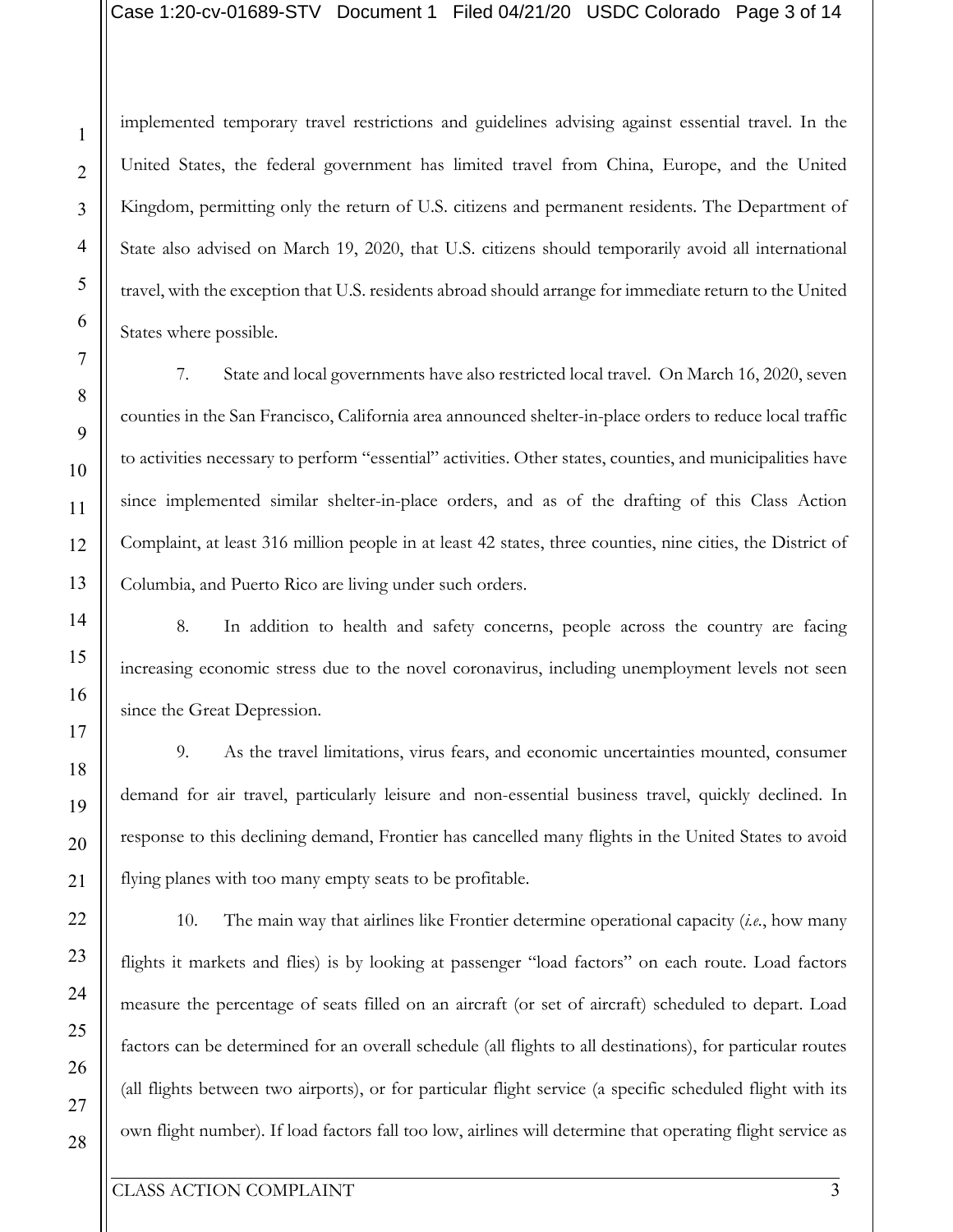scheduled would not be profitable (or otherwise economically desirable) and will then typically modify the schedule—including by canceling previously scheduled flights

11. Frontier's overall load factor is typically around 85-89%. But with declining customer demand in light of COVID-19, the airline has seen significant drops in its load factors.

12. Driven by the drop in travel demand, Frontier decreased its total flight capacity by 90% in April. It plans to fly at only 35% of the usual flight capacity by May 2020.

## **Frontier Offers Customers Credit Where Refunds Are Due**

13. When Frontier cancels a flight, its contracts with its passengers require the airline to either (1) reaccommodate and transport passengers to their destination on another flight; or (2) provide a full refund for any unflown flight segments. The contract terms governing cancellations by the airline do not give Frontier the option of providing customers with a "credit" for future travel on the airline instead of a refund.

14. Nevertheless, after canceling as many as 90% of its scheduled flights, Frontier has offered many of its canceled passengers only two options: (1) rebook your flight—sometimes weeks or more from the original travel date—or (2) obtain travel credit.

15. However, as will be explained below, Frontier's Contract of Carriage mandates refunds, not credits, in this situation.

16. Instead of following the terms of its Contract of Carriage, Frontier is unilaterally pushing vouchers or credits on customers, making it impossible for many customers to request refunds, and denying refunds when legitimate requests are made.

17. Frontier is placing its concern for its own financial stability ahead of the significant economic impacts its consumers are facing in this unprecedented economic downturn. In just over one month, over 22 million people in the United States have applied for unemployment benefits, and the U.S. unemployment rate has climbed to over 20%—the worst it has been since the Great Depression. As many as one-third of the 40 million renters in the U.S. are unable to make their rent,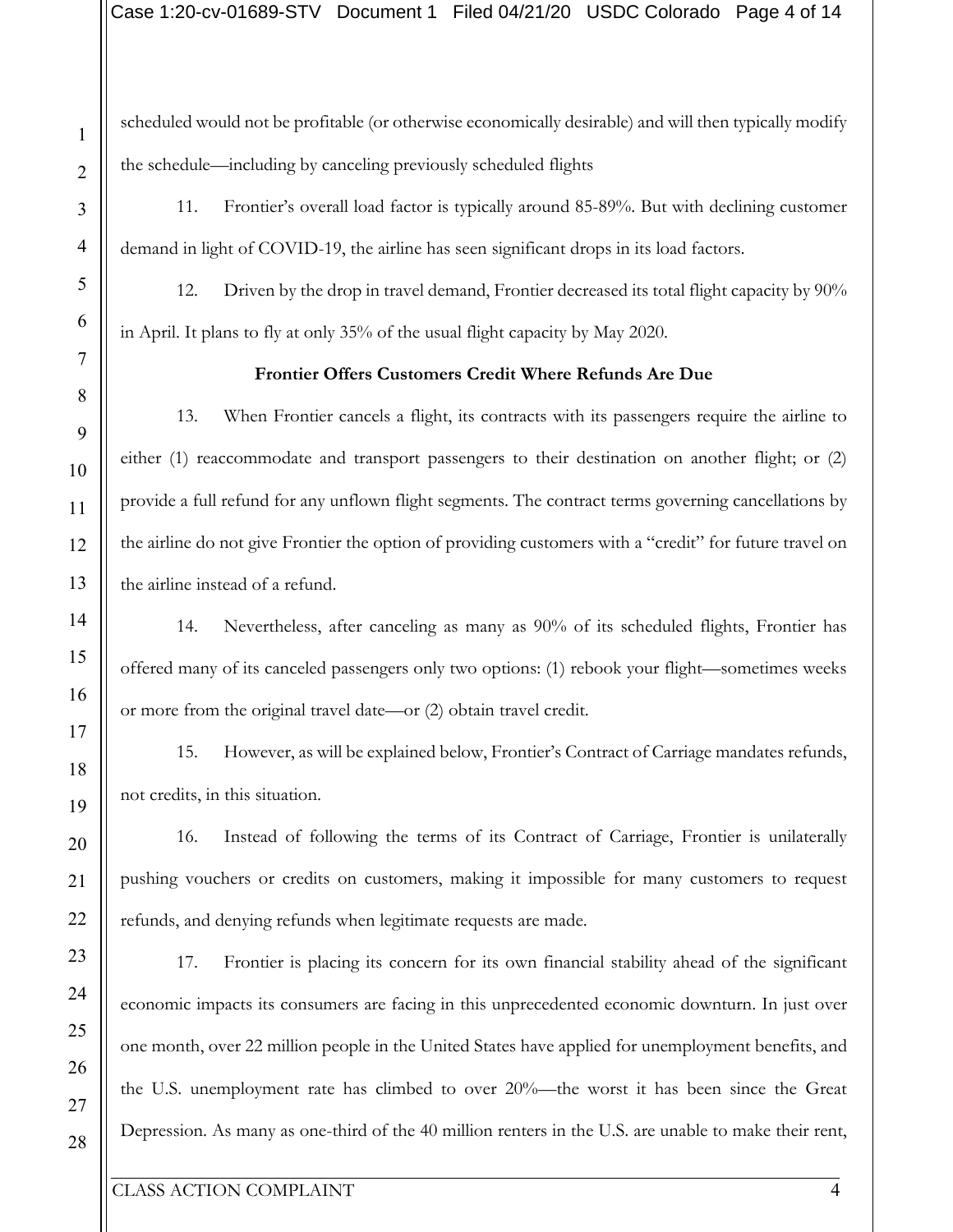and millions of people with home mortgages will likely face foreclosure. Meanwhile, Frontier is currently slated to receive an influx of government rescue funds, in the form of grants and loans that will likely be forgiven. These government bailout funds are tied to the airline's commitment to provide a minimum level of service to airline customers, and yet, Frontier is already failing to meet its commitments to existing customers who are owed refunds. Now more than ever, customers whose flights or reservations have been canceled by Frontier need the prompt refunds to which they are entitled.

18. As numerous customers complained about this practice by Frontier and other airlines, the DOT issued an Enforcement Notice Regarding Refunds by Carriers Given the Unprecedented Impact of the COVID-19 Public Health Emergency on Air Travel ("DOT Notice"). The DOT Notice provides that the airlines must refund tickets if they cancel flights due to the novel coronavirus:

The U.S. Department of Transportation's Office of Aviation Enforcement and Proceedings (Aviation Enforcement Office), a unit within the Office of the General Counsel, is issuing this notice to remind the traveling public, and U.S. and foreign carriers, operating at least one aircraft having a seating capacity of 30 or more seats, that passengers should be **refunded promptly** when their scheduled flights are cancelled or significantly delayed. Airlines have long provided such refunds, including during periods when air travel has been disrupted on a large scale, such as the aftermath of the September 11, 2001 attacks, Hurricane Katrina, and presidentially declared natural disasters. Although the COVID-19 public health emergency has had an unprecedented impact on air travel, **the airlines' obligation to refund passengers for cancelled or significantly delayed flights remains unchanged.** 

The Department is receiving an increasing number of complaints and inquiries from ticketed passengers, including many with non-refundable tickets, who describe having been denied refunds for flights that were cancelled or significantly delayed. In many of these cases, the passengers stated that the carrier informed them that they would receive vouchers or credits for future travel. But many airlines are dramatically reducing their travel schedules in the wake of the COVID-19 public health emergency. As a result, passengers are left with cancelled or significantly delayed flights and vouchers and credits for future travel that are not readily usable.

**Carriers have a longstanding obligation to provide a prompt refund to a ticketed passenger when the carrier cancels the passenger's flight or makes a significant change in the flight schedule and the passenger chooses not to accept the alternative offered by the carrier. The longstanding obligation of carriers to provide refunds for flights that carriers cancel or significantly delay does not cease when the flight disruptions are outside of the carrier's control (e.g., a result of government restrictions). The focus is not on whether the flight** 

1

2

3

4

5

6

7

8

9

10

11

12

13

14

15

16

17

18

19

20

21

22

23

24

25

26

27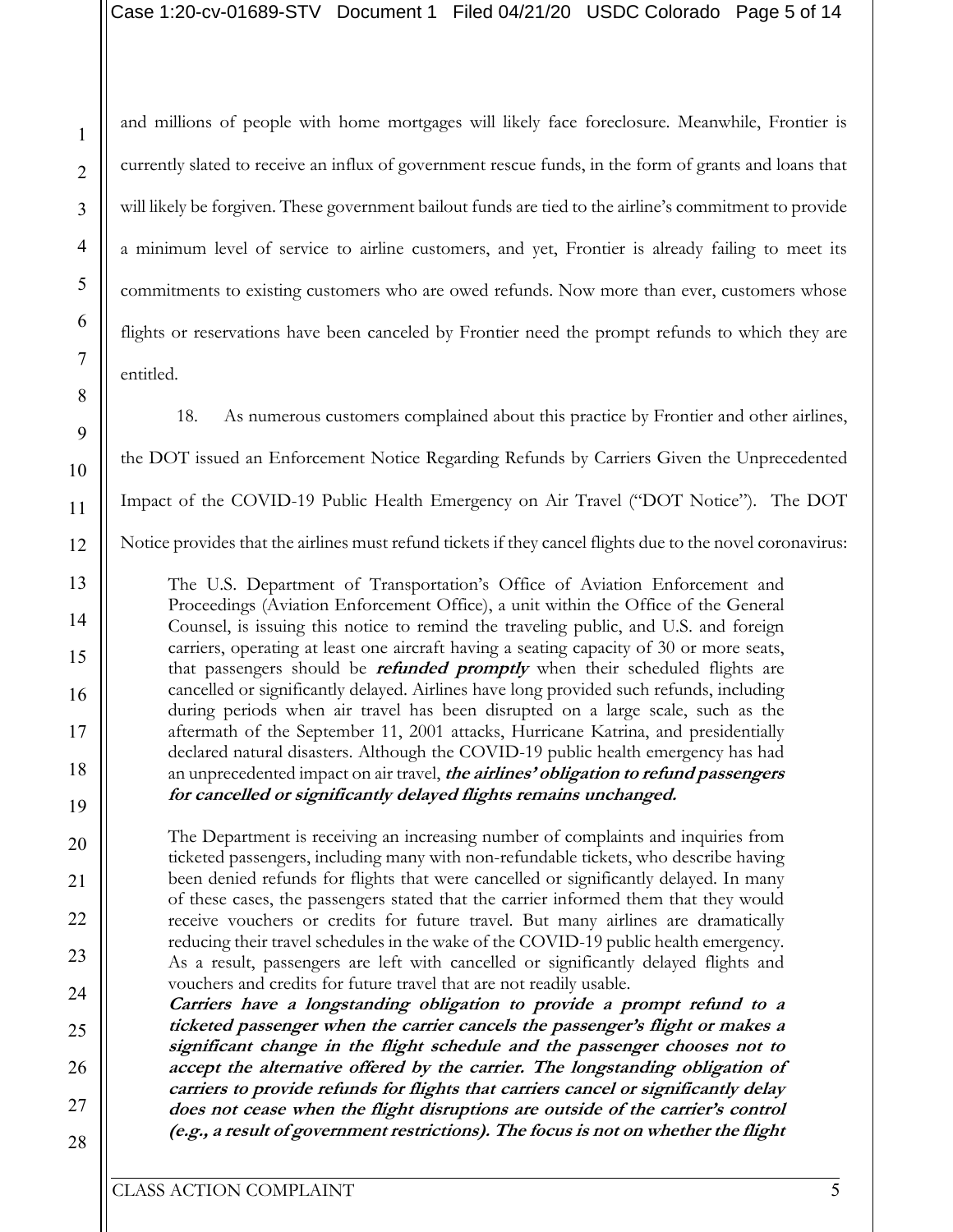**disruptions are within or outside the carrier's control, but rather on the fact that the cancellation is through no fault of the passenger.** Accordingly, the Department continues to view any contract of carriage provision or airline policy that purports to deny refunds to passengers when the carrier cancels a flight, makes a significant schedule change, or significantly delays a flight to be a violation of the carriers' obligation that could subject the carrier to an enforcement action.<sup>1</sup>

(emphasis added).

1

2

3

4

5

6

7

8

9

10

11

12

13

14

15

16

17

18

19

20

21

22

23

24

25

19. Thus, Frontier's failure to provide prompt refunds for canceled flights violates not only

its own Contract of Carriage, but also federal law.

## **PARTIES, JURISDICTION, AND VENUE**

20. Feliks Obertman is a California citizen who resides in Elk Grove, California.

21. Defendant is a Colorado for-profit corporation having its principal place of business in

Denver, Colorado.

22. This Court has subject matter jurisdiction pursuant to the Class Action Fairness Act of 2005 ("CAFA"), 28 U.S.C. § 1332(d). The amount in controversy exceeds the sum of \$5,000,000 exclusive of interest and costs, there are more than 100 putative class members, and minimal diversity exists because many putative class members are citizens of a different state than Defendant.

23. Venue is proper in this Court pursuant to 28 U.S.C. §1391, because this is the judicial district in which a substantial part of the events giving rise to the claims asserted herein occurred.

## **GENERAL ALLEGATIONS**

24. On March 17, 2020, Plaintiff purchased two roundtrip tickets for travel from Sacramento (SMF) to Denver Intl (DEN), for him and his wife. The flight was scheduled to depart on May 8, 2020.

26 27

28

CLASS ACTION COMPLAINT 6

<sup>&</sup>lt;sup>1</sup> U.S. Dep't of Transportation, Enforcement Notice Regarding Refunds by Carriers given the Unprecedented Impact of the COVID-19 Public Health Emergency on Air Travel (Apr. 3, 2020), https://www.transportation.gov/sites/dot.gov/files/2020- 04/Enforcement%20Notice%20Final%20April%203%202020\_0.pdf.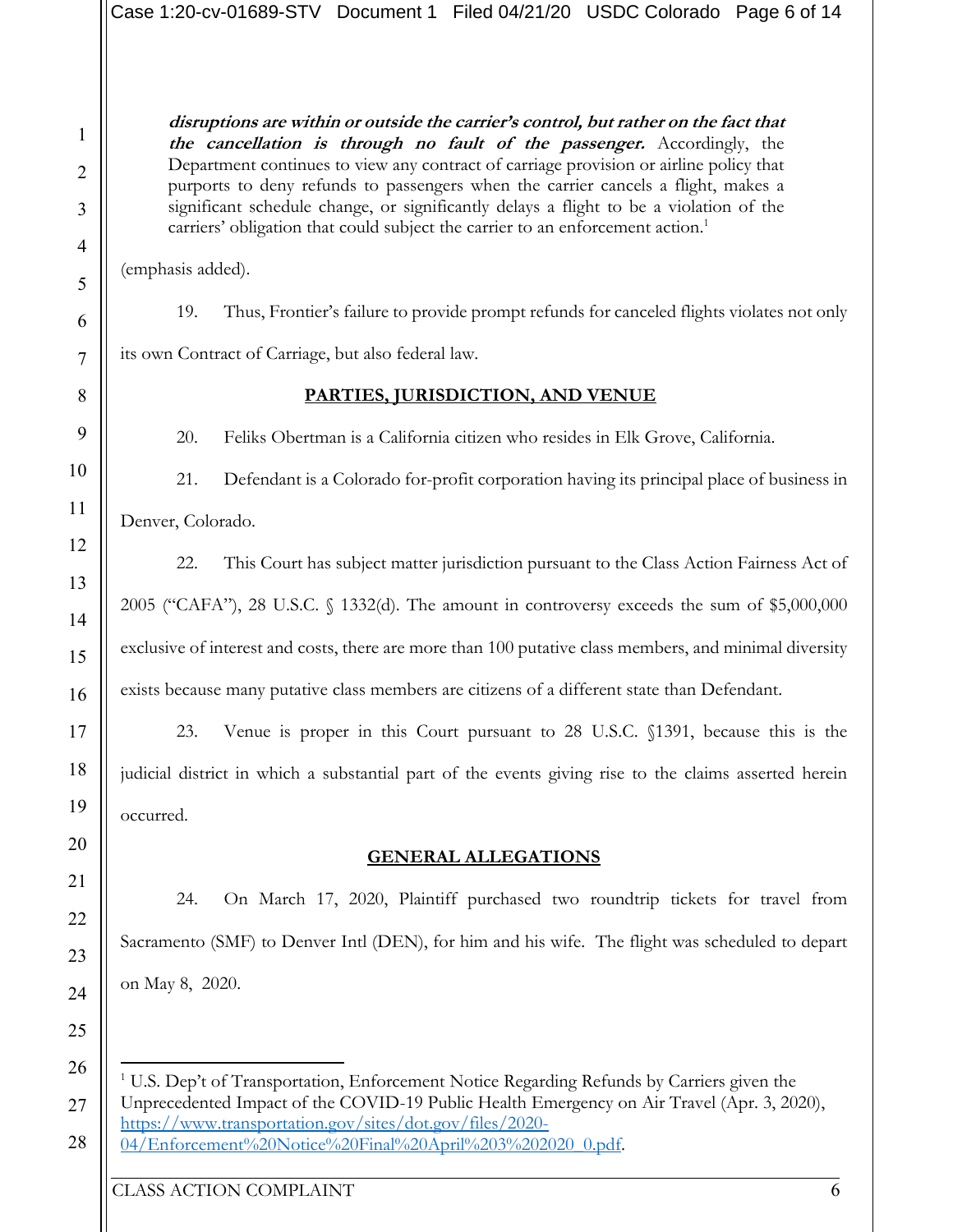25. On March 21, 2020, Plaintiff purchased one additional roundtrip ticket for his daughter for the same flight—Sacramento (SMF) to Denver Intl (DEN). 26. On or about March 23, 2020, Plaintiff received an email from Frontier informing him that the May 8th flight had been cancelled and he would be rebooked. 27. On or about March 31, 2020, Plaintiff received an email from Frontier informing him that the reservation had been further modified and he was now booked on a flight scheduled to depart Sacramento on May 10, 2020. 28. Plaintiff contacted Frontier and was informed that his two options were to accept this rebooked flight, two days after his originally scheduled trip, or take a credit for future travel on Frontier. Plaintiff requested a refund, but Frontier told him that option was not available to him. Having no need for a plane ticket on May 10, 2020, Plaintiff was forced to accept the credit subject to expiration.

29. In sum, despite the fact that Plaintiff could not take the flight he booked because Frontier canceled it, Frontier failed to provide a refund to Plaintiff and, instead, only offered Plaintiff a voucher for use on a future Frontier flight.

#### **The Contract**

30. Every Frontier passenger air travel ticket incorporates by reference (including in some cases by hyperlink) and is governed by Frontier's Contract of Carriage. **See Contract of Carriage, attached as Exhibit A.** Frontier drafted the Contract of Carriage.

31. Section 18 of the Contract of Carriage governs in a situation where Frontier cancels a flight, as was the case for Plaintiff and other Class members. While there are a number of circumstances under which Frontier could cancel a flight, in every case, Frontier is required to provide a reasonable accommodation to the passenger's ticketed destination or refund the fare.

32. The Contract of Carriage states in relevant part:

B. Force Majeure - In the occurrence of a force majeure event, Frontier may cancel,

1

2

3

4

5

6

7

8

9

10

11

12

13

14

15

16

17

18

19

20

21

22

23

24

25

26

27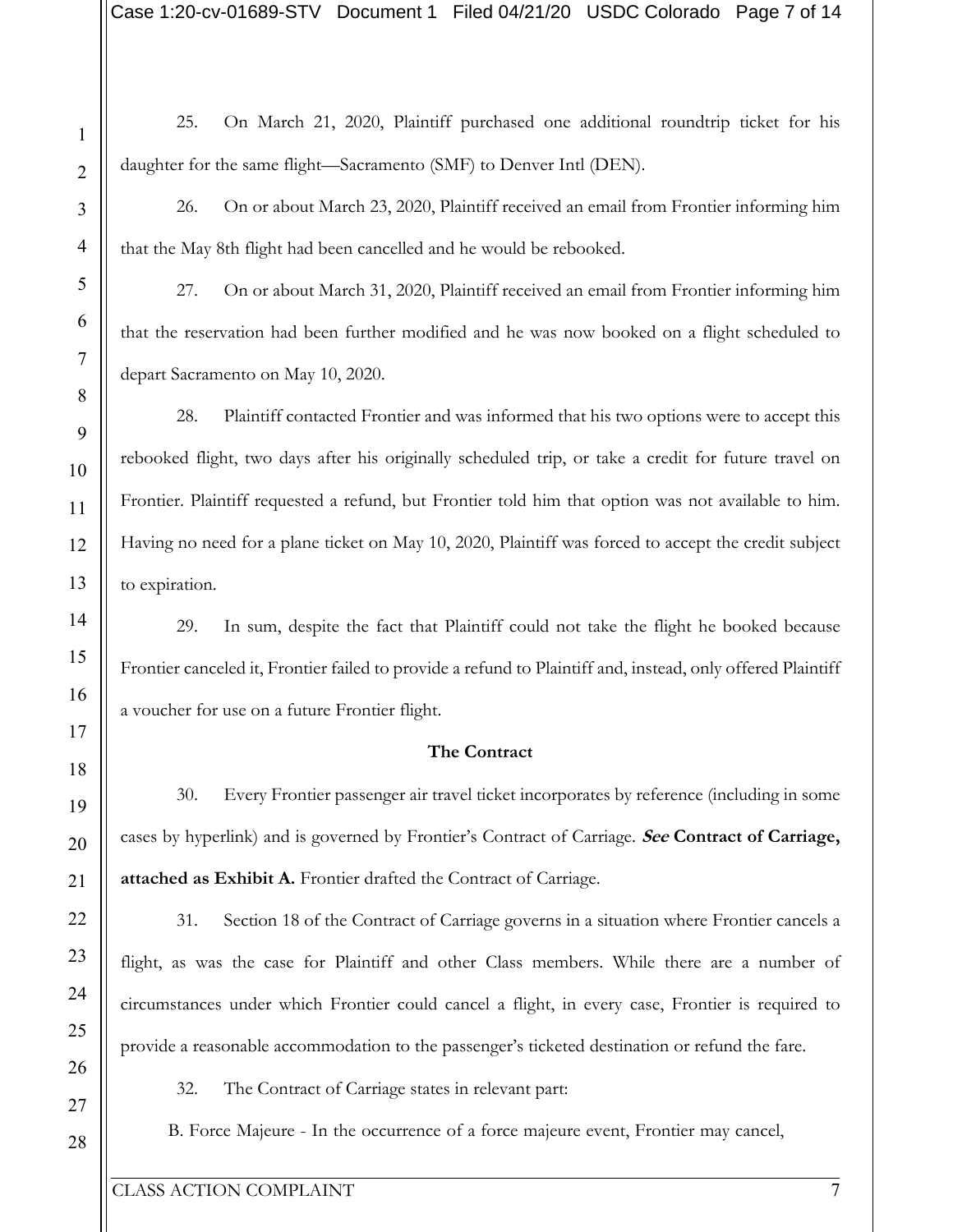divert, or delay any flight without liability **except to provide a refund for the unused portion of the ticket.** 

C. Delay, Misconnection, or Cancellation - In the event (i) a passenger's flight is canceled, (ii) a passenger is denied boarding because an aircraft with lesser capacity is substituted, (iii) a passenger misses a connecting Frontier flight due to a delay or cancellation of a Frontier flight (but not flights of other carriers), (iv) a passenger is delivered to a different destination because of the omission of a scheduled stop to which the passenger held a ticket, to the extent possible, Frontier will provide transportation on its own flights at no additional charge to the passenger's original destination or equivalent destination as provided herein. Frontier will have no obligation to provide transportation on another carrier. **If Frontier cannot provide the foregoing transportation, Frontier shall, if requested, provide a refund for the unused portion of the passenger's ticket in lieu of the transportation under the foregoing.** The foregoing shall be the limit of Frontier's liability for the matters covered by this provision.

E. Schedule Change Prior to Day of Travel -- When a passenger's itinerary is changed because of a modification in Frontier's schedule, arrangements will be made to:

\* \* \*

1) Transport the passenger over its own route system to the destination; or 2) In the event Frontier determines that the schedule modification is significant, Frontier shall, if requested, **provide passengers a refund of the cost of the unused portion of the ticket.**

Ex. A at  $\S$  18 (emphasis added).

33. Section 20(B)(3) specifies that "[a] refund will be provided only to the original purchaser's form of payment."

34. Further, under Frontier's Customer Service Plan, Frontier reiterates that in the event of a flight cancellation—whether caused by a controllable situation or an uncontrollable situation— Frontier will "provide you, upon request, a full refund of any unused portion of your ticket." **Exhibit** 

# **B, Frontier Customer Service Commitment, ¶ 12.**

35. Both Section 18 of the Contract of Carriage and paragraph 12 of the Customer Service Plan clearly provide for either rebooking or a refund in the event that Frontier cancels a flight. Neither provision provides for any "credit" for use on a future Frontier flight.

27 28

1

2

3

4

5

6

7

8

9

10

11

12

13

14

15

16

17

18

19

20

21

22

23

24

25

26

36. Here, Plaintiff's flight was canceled, and Frontier only offered to rebook him on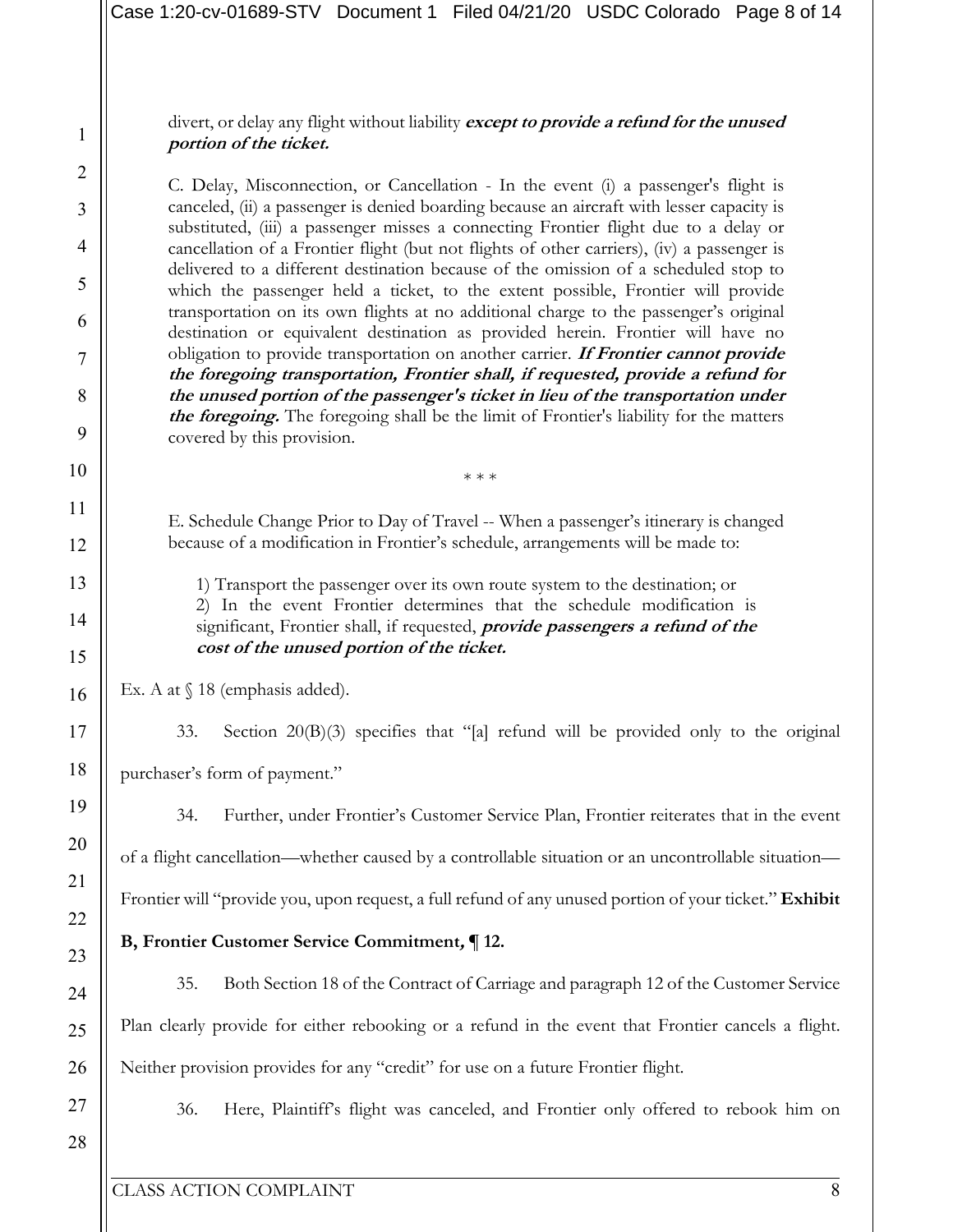another flight two days after his and his families' originally scheduled travel date. Plaintiff informed Frontier that the rebooked flight was not an acceptable alternative transportation and that Plaintiff would not be taking that flight. Plaintiff had not used any portion of the roundtrip ticket for his trip. Thus, pursuant to the terms of the Contract of Carriage, Plaintiff is entitled to a refund of the fare for the roundtrip ticket in U.S. Dollars to his original form of payment. Ex. A at  $\mathcal{S}$  18; 20(B)(3).

#### **CLASS ACTION ALLEGATIONS**

37. Pursuant to Fed. R. Civ. P. 23(a), (b)(1), (b)(2) and (b)(3), as applicable, Plaintiff seeks certification of the following nationwide class (the "Class"):

> All persons in the United States who purchased tickets for travel on a Frontier Airlines flight scheduled to operate from March 1, 2020 through the date of a class certification order, whose flight(s) were canceled by Frontier, and who were not provided a refund.

38. Excluded from the Class are Defendant, any entity in which Defendant has a controlling interest, and Defendant's officers, directors, legal representatives, successors, subsidiaries, and assigns. Also excluded from the Class are any judicial officer presiding over this matter, members of their immediate family, and members of their judicial staff, and any Judge sitting in the presiding court system who may hear an appeal of any judgment entered. Also excluded from the Class is any person who was reaccommodated and transported to their ticketed destination by Defendant or its agents.

39. Plaintiff reserves the right to amend or modify the Class definition with greater specificity or division after having had an opportunity to conduct discovery.

40. The Class meets the criteria for certification under Rule 23(a), (b)(1), (b)(2), (b)(3) and  $(c)(4)$ .

41. **Risk of Inconsistent or Varying Adjudications. Fed. R. Civ. P. 23(b)(1).** As the proposed class members include thousands of persons across all 50 states, there is significant risk of

1

2

3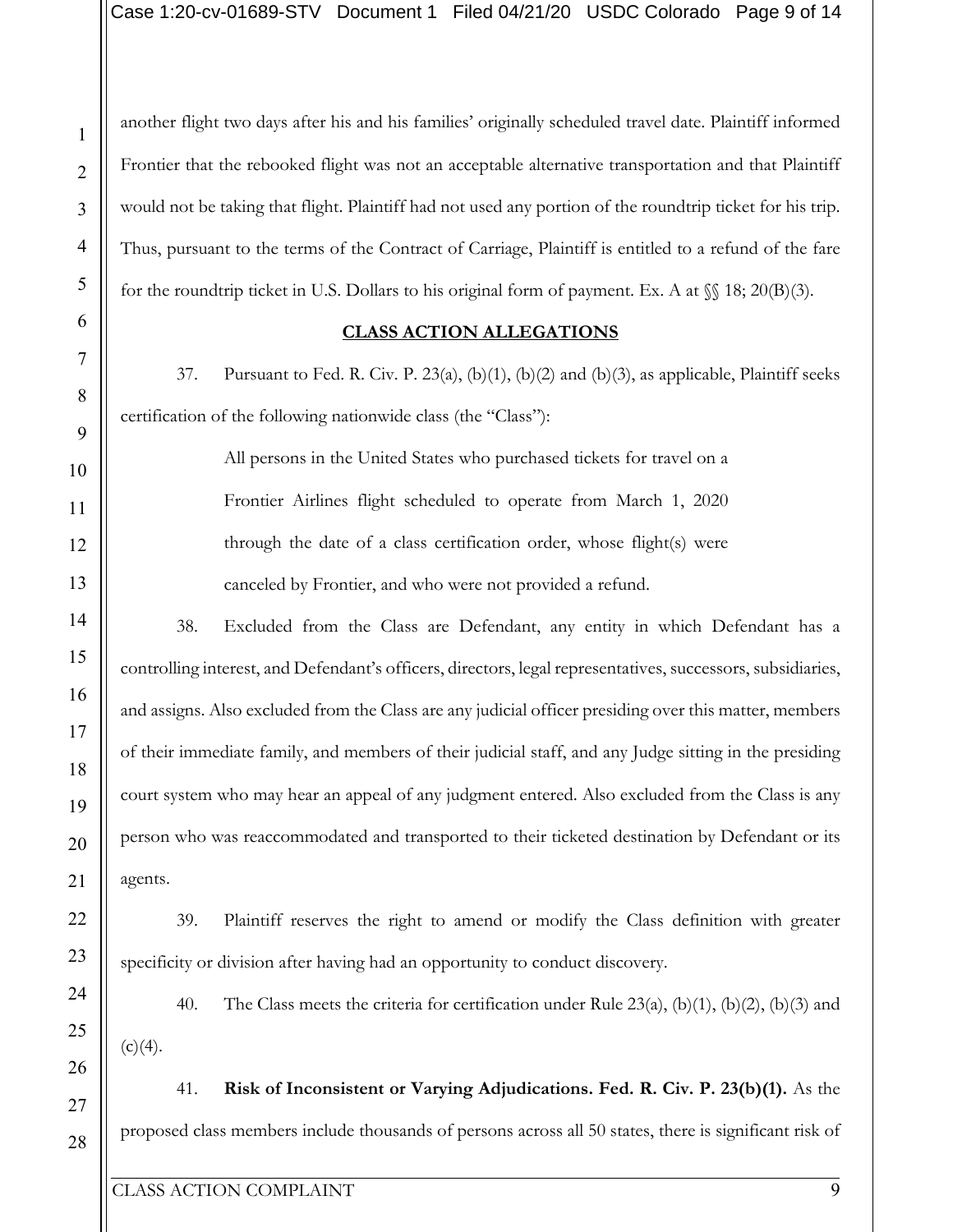inconsistent or varying adjudications with respect to individual class members that would establish incompatible standards of conduct for the Defendant. For example, declaratory relief may be entered in multiple cases, but the ordered relief may vary, causing the Defendant to have to choose the court order with which it will comply.

42. **Numerosity. Fed. R. Civ. P. 23(a)(1).** Consistent with Rule 23(a)(1), the members of the Class are so numerous and geographically dispersed that the joinder of all members is impractical. While the exact number of class members is unknown to Plaintiff at this time, it is believed that the Class is comprised of tens of thousands if not hundreds of thousands of members geographically dispersed throughout the United States. Affected consumer's names and addresses are available from Frontier's records, and class members may be notified of the pendency of this action by recognized, court-approved notice dissemination methods, which may include electronic mail, U.S. Mail, internet notice, and/or published notice.

43. **Predominance of Common Issues. Fed. R. Civ. P. 23(a)(2) and (b)(3).** Consistent with Rule 23(a)(2) and with 23(b)(3)'s predominance requirement, this action involves common questions of law and fact that predominate over any questions affecting individual class members. The common questions include:

a. Whether Defendant's conduct breaches its Contract of Carriage;

b. Whether Defendant is required to give a refund, rather than credit on a future flight when it cancels a flight and cannot reaccommodate the passengers within a reasonable time of the original flight schedule;

c. Whether Plaintiff and members of the Class are entitled to damages, costs, or attorneys' fees from Defendant; and

d. Whether Plaintiff and members of the Class are entitled to compensatory damages.

44. **Typicality. Fed. R. Civ. P. 23(a)(3).** Plaintiff's claims are typical of other Class members' claims because Plaintiff and Class members were subjected to the same unlawful conduct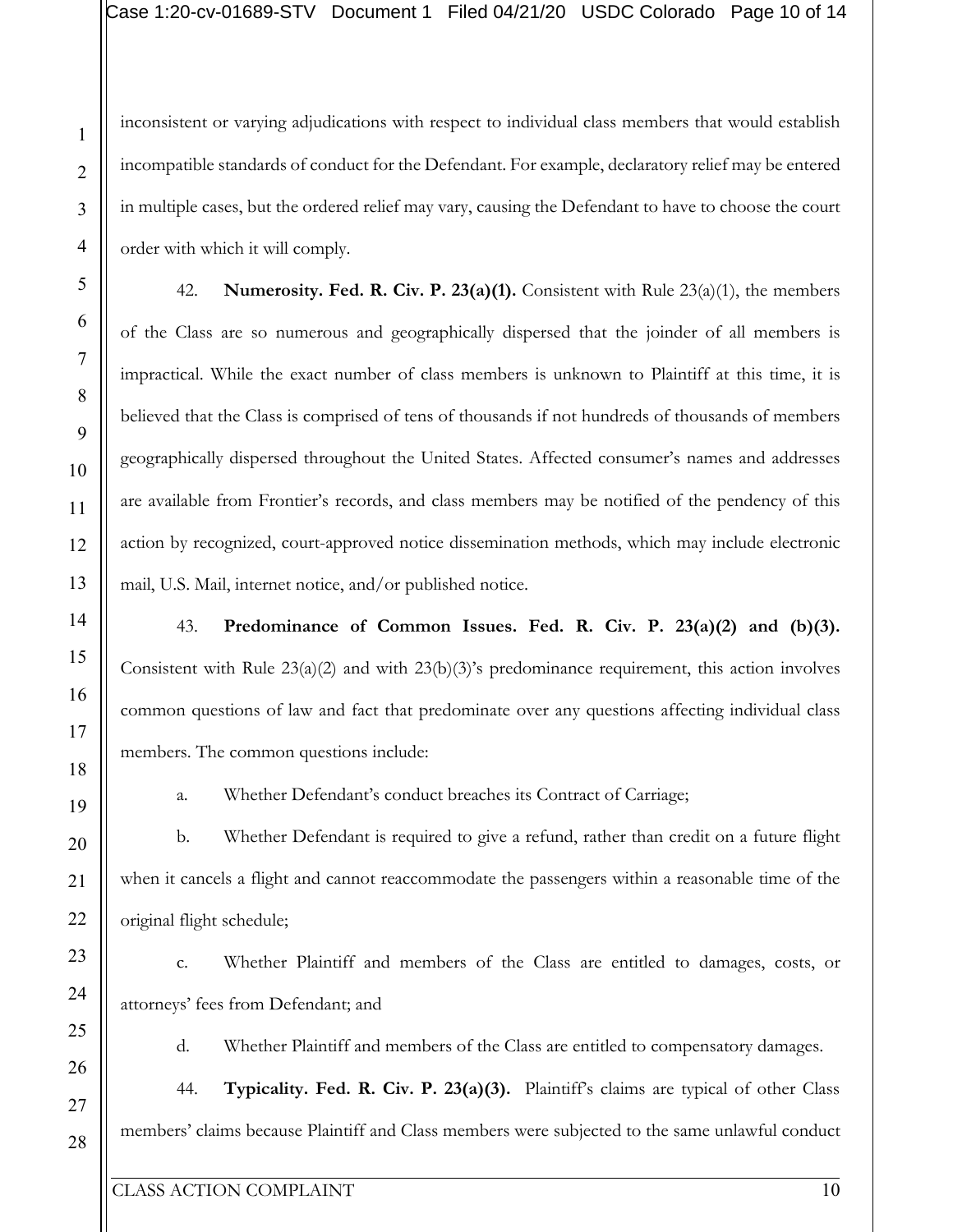and damaged in the same way. Defendant's conduct that gave rise to the claims of Plaintiff and other Class members (i.e., canceling flights without giving refunds in breach of the Contract of Carriage) is the same for all Class members.

45. **Adequacy. Fed. R. Civ. P. 23(a)(4).** Consistent with Rule 23(a)(4), Plaintiff is an adequate representative of the Class because Plaintiff is a member of the Class and is committed to pursuing this matter against Defendant to obtain relief for the Class. Plaintiff has no conflicts of interest with the Class. Plaintiff's counsel are competent and experienced in litigating class actions, including extensive experience in litigating consumer claims. Plaintiff intends to vigorously prosecute this case and will fairly and adequately protect the interests of the Class.

46. **Superiority. Fed. R. Civ. P. 23(b)(3).** Consistent with Rule 23(b)(3), a class action is superior to any other available means for the fair and efficient adjudication of this controversy, and no unusual difficulties are likely to be encountered in the management of this class action. The purpose of the class action mechanism is to permit litigation against wrongdoers even when damages to individual plaintiffs and class members may not be sufficient to justify individual litigation. Here, the damages suffered by Plaintiff and the Class members are relatively small compared to the burden and expense required to individually litigate their claims against Defendant, and thus, individual litigation to redress Defendant's wrongful conduct would be impracticable. Individual litigation by each Class member would also strain the court system. Moreover, individual litigation creates the potential for inconsistent or contradictory judgments and increases the delay and expense to all parties and the court system. By contrast, the class action device presents far fewer management difficulties and provides the benefits of a single adjudication, economies of scale, and comprehensive supervision by a single court.

47. **Declaratory Relief.** Class certification is also appropriate under Rule 23(b)(2) and (c). Defendant, through its uniform conduct, acted or refused to act on grounds generally applicable to the Class as a whole, making injunctive and declaratory relief appropriate to the Class as a whole.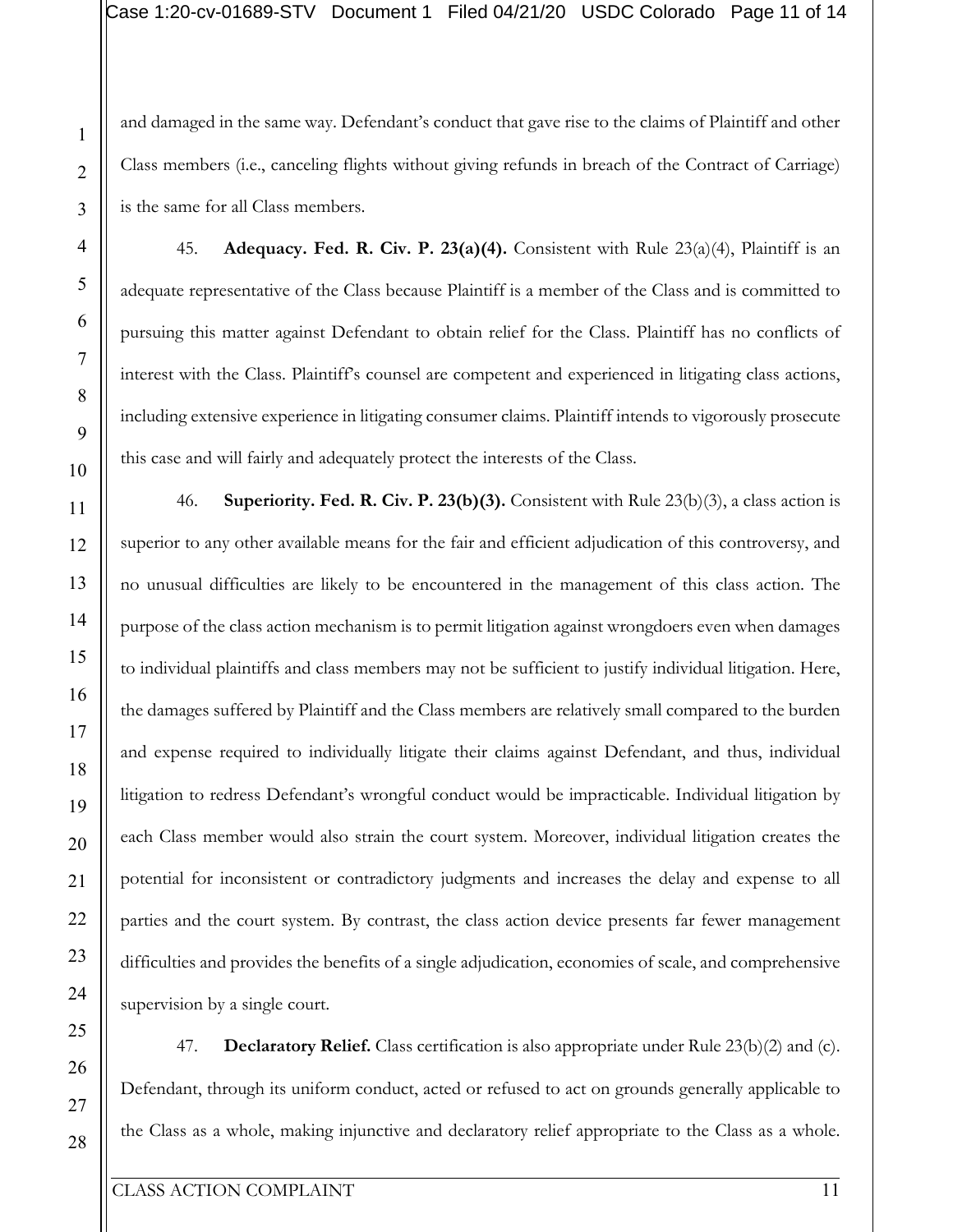Moreover, Defendant continues to offer credits instead of refunds to Plaintiff and Class members for flights that they cancel, thus making declaratory relief a live issue and appropriate to the Class as a whole.

#### **COUNT I - BREACH OF CONTRACT**

48. Plaintiff realleges and reincorporates its allegations in paragraphs 1 through 46 above as if fully set forth herein.

49. This claim for breach of contract damages or, in the alternative, specific performance of the contract's refund terms, is based on Defendant's breaches of its Contract of Carriage (the "Contract").

50. Plaintiff, along with all putative class members, entered into a Contract with Defendant for provision of air travel in exchange for payment. This Contract was drafted by Defendant.

51. Plaintiff, and all putative class members performed under the Contract, specifically, by tendering payment for the airline tickets to Defendant and complied with all conditions precedent under the Contract.

52. Due to Defendant's cancellation of their flights, Plaintiff, and all putative class members cannot use their airline tickets through no fault of their own and they are not getting the benefit of their bargain with Defendant.

53. Under the terms of the Contract of Carriage drafted by Defendant, Plaintiff and putative class members are entitled to refunds because Frontier canceled their flights and did not reaccommodate and transport the customers to their destinations on another flight. Contract of Carriage § 18(a)(1). By failing to provide refunds, Frontier has breached its Contract of Carriage.

54. As a result of Defendant's breaches of contract, Plaintiff and the putative class members have incurred damages in an amount to be proven at trial.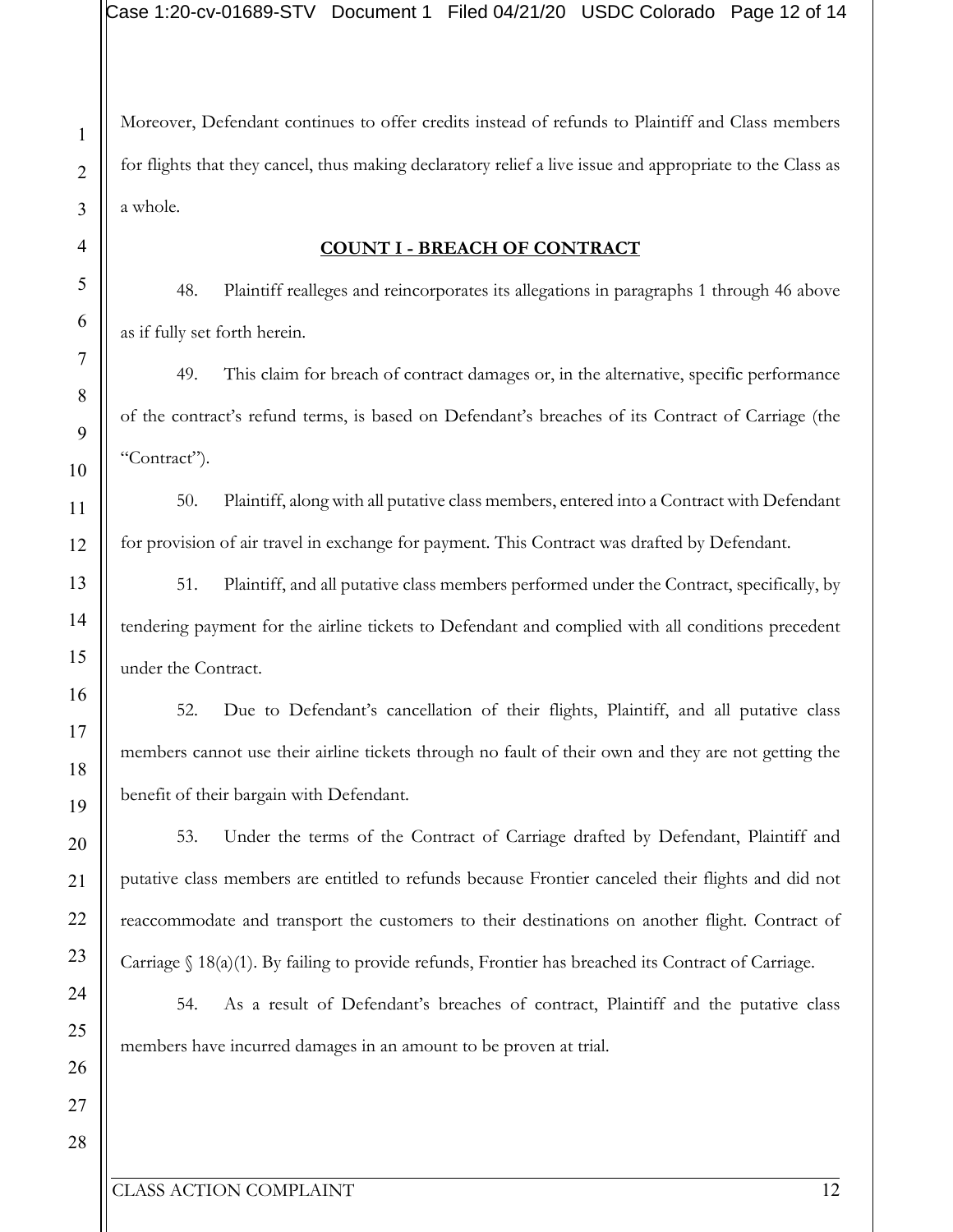$|{\mathsf{Case}}\>1:20\>{\mathsf{cv}}{\text{-}}01689{\mathsf{-}}\mathrm{STV}$  Document  $1$  Filed 04/21/20 USDC Colorado Page 13 of 14

# **REQUEST FOR RELIEF**

| $\overline{2}$ | WHEREFORE, Plaintiff, individually and on behalf of all putative Class members,                      |                                                                            |  |  |
|----------------|------------------------------------------------------------------------------------------------------|----------------------------------------------------------------------------|--|--|
| 3              | respectfully requests that the Court enter judgment in their favor and against Defendant as follows: |                                                                            |  |  |
| $\overline{4}$ | For an Order determining at the earliest possible time that this matter may<br>1.                    |                                                                            |  |  |
| 5              |                                                                                                      | proceed as a class action under Rule 23 and certifying this case as such;  |  |  |
| 6              | 2.                                                                                                   | For himself and each Class member their actual compensatory damages, or in |  |  |
| 7              | the alternative, for specific performance of the refund provisions of the Contract of                |                                                                            |  |  |
| 8              | Carriage;                                                                                            |                                                                            |  |  |
| 9              |                                                                                                      |                                                                            |  |  |
| 10             | 3.<br>For reasonable attorneys' fees and costs of suit;                                              |                                                                            |  |  |
| 11             | For pre-judgment interest; and<br>4.                                                                 |                                                                            |  |  |
| 12             | 5.<br>Such further and other relief the Court deems reasonable and just.                             |                                                                            |  |  |
| 13             | <b>JURY DEMAND</b>                                                                                   |                                                                            |  |  |
| 14             | Plaintiff, on behalf of himself and the Class of all others similarly situated, hereby demands a     |                                                                            |  |  |
| 15             | trial by jury on all issues so triable pursuant to Rule 38 of the Federal Rules of Civil Procedure.  |                                                                            |  |  |
| 16             |                                                                                                      |                                                                            |  |  |
| 17             | Dated: April 21, 2020                                                                                | Respectfully submitted,                                                    |  |  |
| 18             |                                                                                                      | /s/Hassan A. Zavareei                                                      |  |  |
| 19             |                                                                                                      | Hassan A. Zavareei (SBN 181547)                                            |  |  |
| $20\,$         |                                                                                                      | TYCKO & ZAVAREEI LLP<br>1828 L Street NW, Suite 1000                       |  |  |
| 21             |                                                                                                      | Washington, D.C. 20036<br>Telephone: (202) 973-0900                        |  |  |
| 22             |                                                                                                      | Facsimile: (202) 973-0950                                                  |  |  |
| 23             |                                                                                                      | Email: hzavareei@tzlegal.com                                               |  |  |
|                | Jeff Ostrow*                                                                                         |                                                                            |  |  |
| 24             |                                                                                                      | Jonathan M. Streisfeld*<br>Joshua R. Levine*                               |  |  |
| 25             |                                                                                                      | Daniel Tropin*                                                             |  |  |
| 26             |                                                                                                      | <b>KOPELOWITZ OSTROW</b><br><b>FERGUSON WEISELBERG GILBERT</b>             |  |  |
| 27             |                                                                                                      | 1 West Las Olas Blvd. Suite 500                                            |  |  |
| 28             |                                                                                                      | Fort Lauderdale, FL 33301<br>Telephone: (954) 525-4100                     |  |  |
|                | <b>CLASS ACTION COMPLAINT</b>                                                                        | 13                                                                         |  |  |